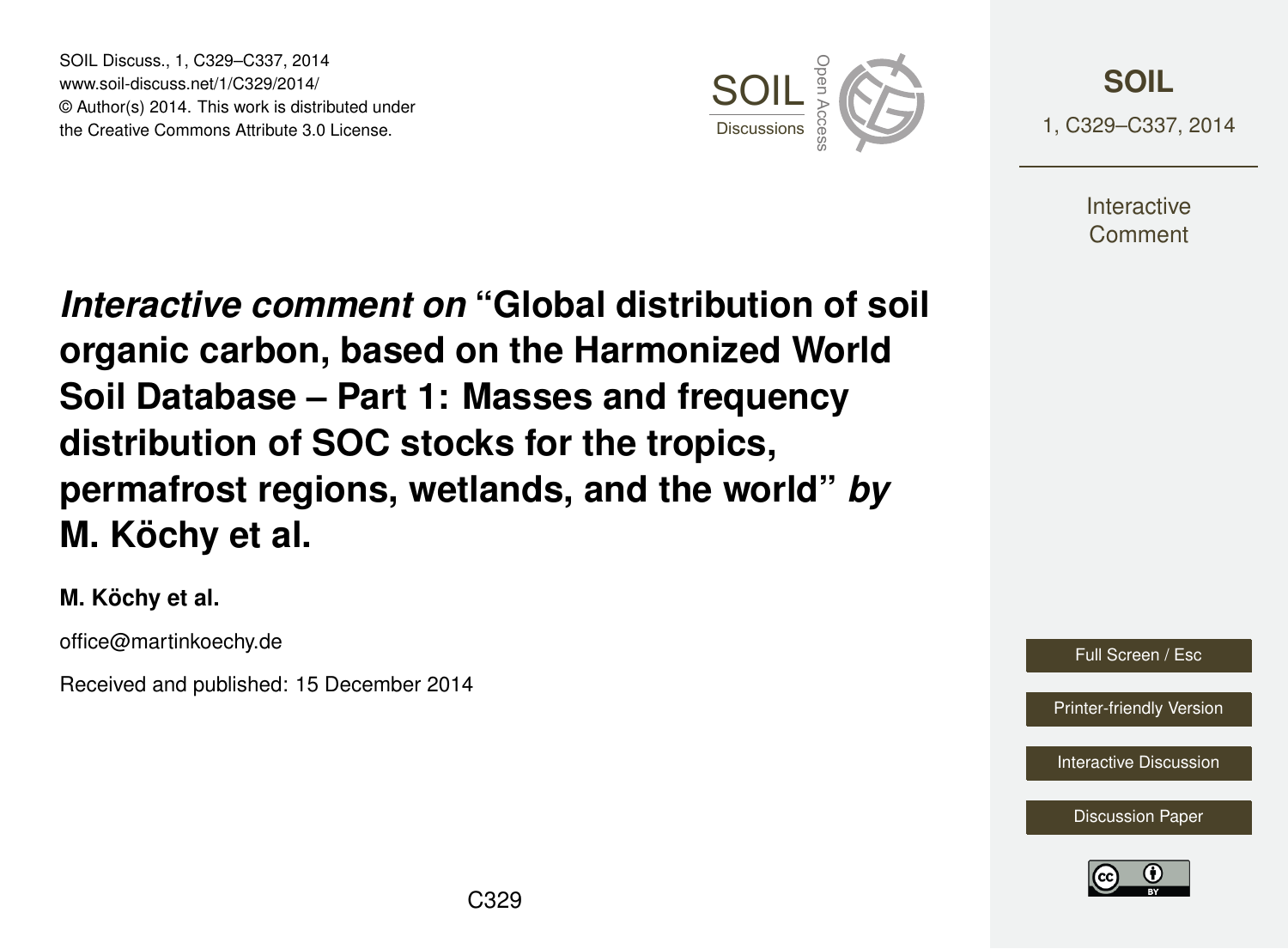Full Screen / Esc

[Printer-friendly Version](http://www.soil-discuss.net/1/C329/2014/soild-1-C329-2014-print.pdf)

[Interactive Discussion](http://www.soil-discuss.net/1/327/2014/soild-1-327-2014-discussion.html)

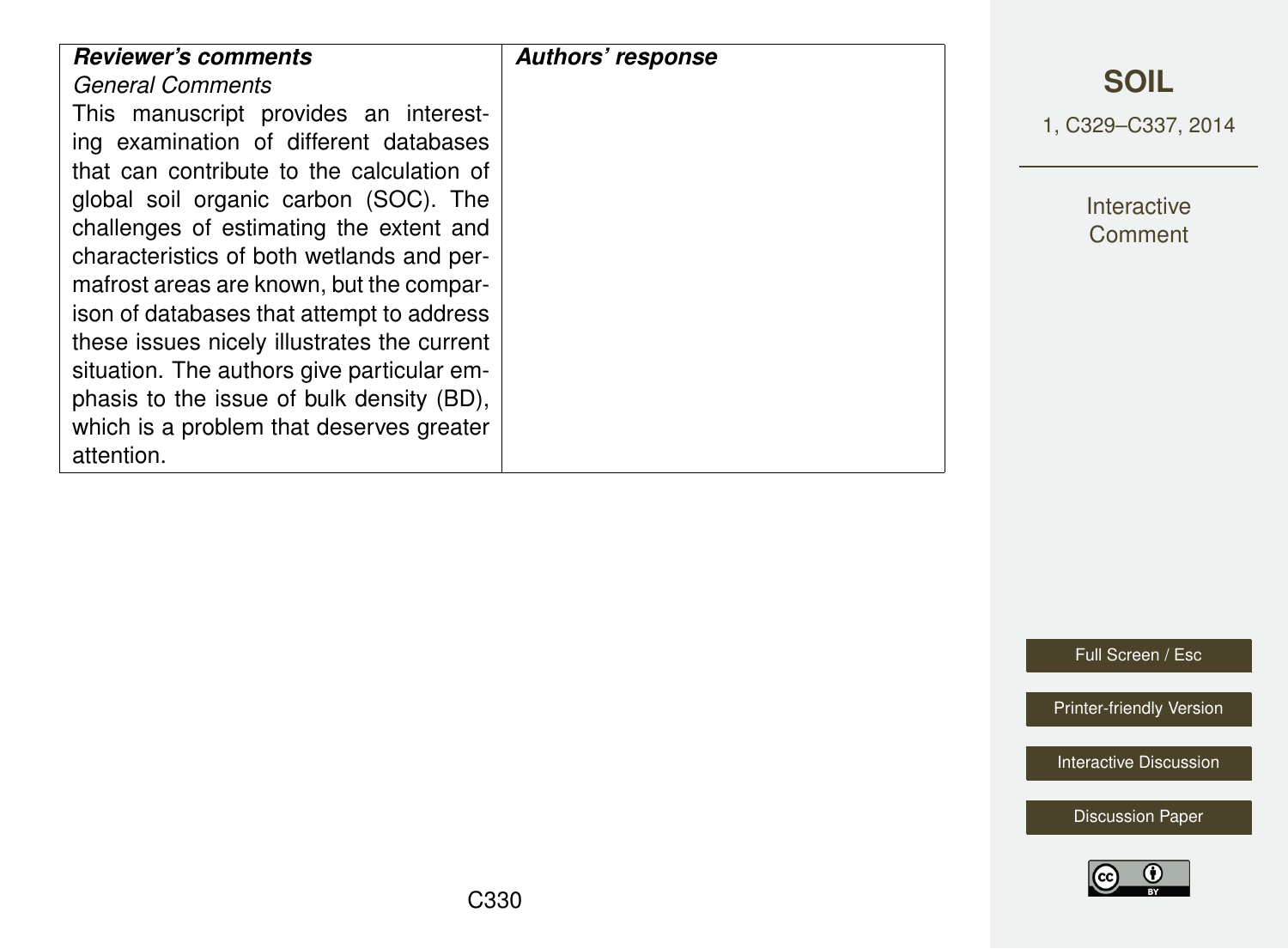| Although much of the manuscript's con-      | Thank you very much for your careful |                    |
|---------------------------------------------|--------------------------------------|--------------------|
| tent has merit, the effective communica-    | reading of the manuscript.           | <b>SOIL</b>        |
| tion is hindered by the text's organiza-    |                                      | 1, C329-C337, 2014 |
| tion. A major factor for obscuring the      |                                      |                    |
| message is the appearance of five dif-      |                                      |                    |
| ferent points within the writing: 1) ef-    |                                      | Interactive        |
| fect on SOC stock estimates from 'cor-      |                                      | Comment            |
| recting' HWSD values for BD, 2) com-        |                                      |                    |
| parison of different databases' estimation  |                                      |                    |
| of soil depths, 3) comparison of differ-    |                                      |                    |
| ent databases' estimation of permafrost     |                                      |                    |
| and wetland extents, 4) comparison of       |                                      |                    |
| different databases' classification of wet- |                                      |                    |
| land types, and 5) summing of global        |                                      |                    |
| SOC stocks by latitude and wetland type.    |                                      |                    |
| Clearly these points are related, but ad-   |                                      |                    |
| dressing them all in a coherent and fo-     |                                      |                    |
| cused matter will require careful crafting. |                                      |                    |

Full Screen / Esc

[Printer-friendly Version](http://www.soil-discuss.net/1/C329/2014/soild-1-C329-2014-print.pdf)

[Interactive Discussion](http://www.soil-discuss.net/1/327/2014/soild-1-327-2014-discussion.html)

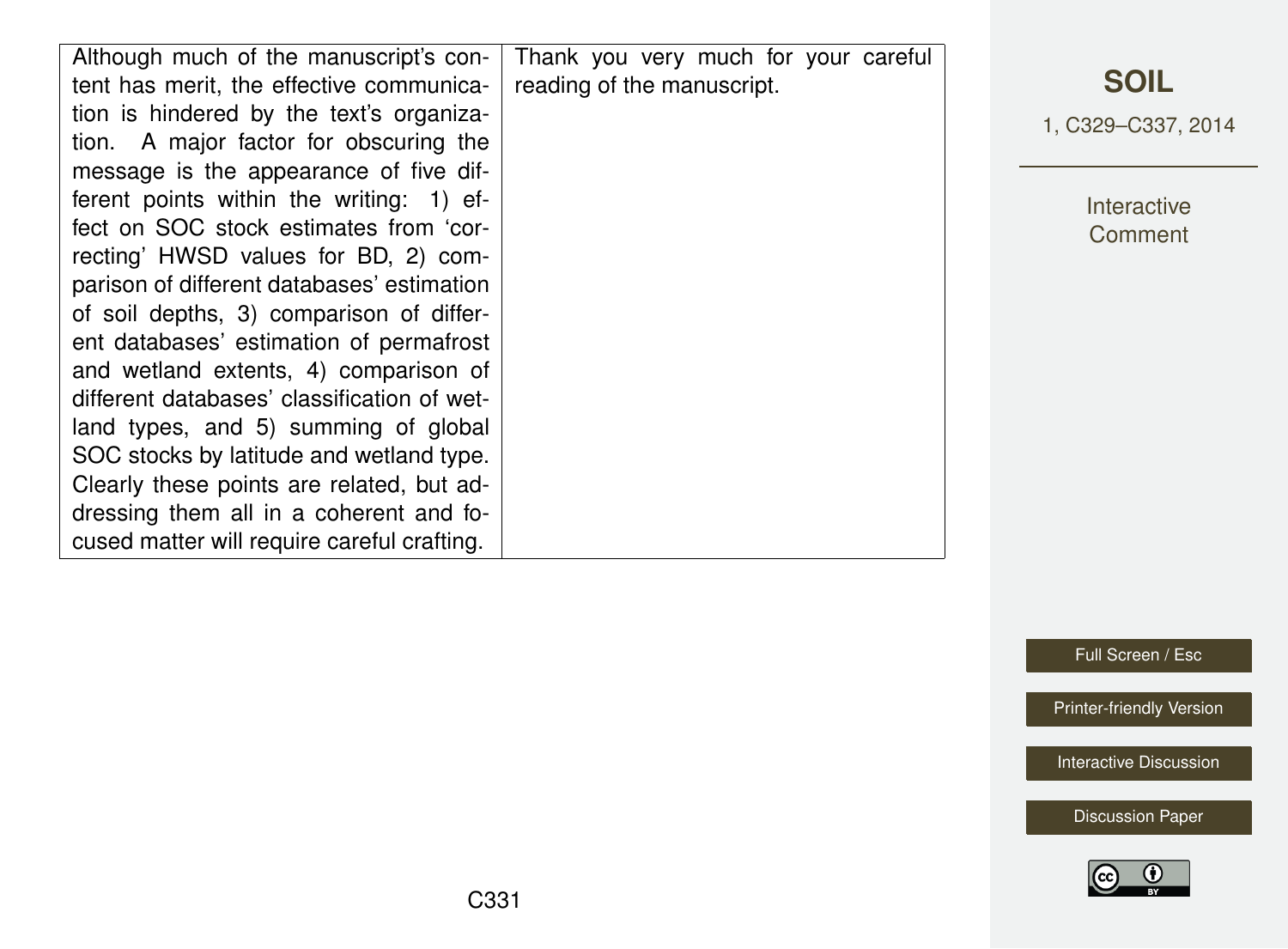| <b>Specific Comments</b>                    |                                           |  |
|---------------------------------------------|-------------------------------------------|--|
| 1. An apparent contradiction for the writ-  | We re-organized the revised text by mov-  |  |
| ing organization is the classification of   | ing parts of the Methods to the Introduc- |  |
| this paper as a "review," but the text con- | tion and re-arranging sections within the |  |
| tains a methods section that does not de-   | Methods.                                  |  |
| scribe the process for reviewing. Instead,  |                                           |  |
| this section describes a method for ad-     |                                           |  |
|                                             |                                           |  |
| justing the BD in the HWSD. One possible    |                                           |  |
| solution for addressing this and my gen-    |                                           |  |
| eral concern about the paper's organiza-    |                                           |  |
| tion would be to use an outline similar to  |                                           |  |
| the following: $[]$                         |                                           |  |
| 2. Terms and abbreviations need to be       | This will be addressed in the revision.   |  |
| used consistently, e.g. 0.5 arc minute      |                                           |  |
| v. 0.5', harmonization v. harmonisation     |                                           |  |
| (both acceptable spellings, choose one),    |                                           |  |
| SOC stocks v. organic C stocks v. organic   |                                           |  |
|                                             |                                           |  |
| carbon stocks.                              |                                           |  |

**[SOIL](http://www.soil-discuss.net)**

1, C329–C337, 2014

Interactive **Comment** 

Full Screen / Esc

[Printer-friendly Version](http://www.soil-discuss.net/1/C329/2014/soild-1-C329-2014-print.pdf)

[Interactive Discussion](http://www.soil-discuss.net/1/327/2014/soild-1-327-2014-discussion.html)

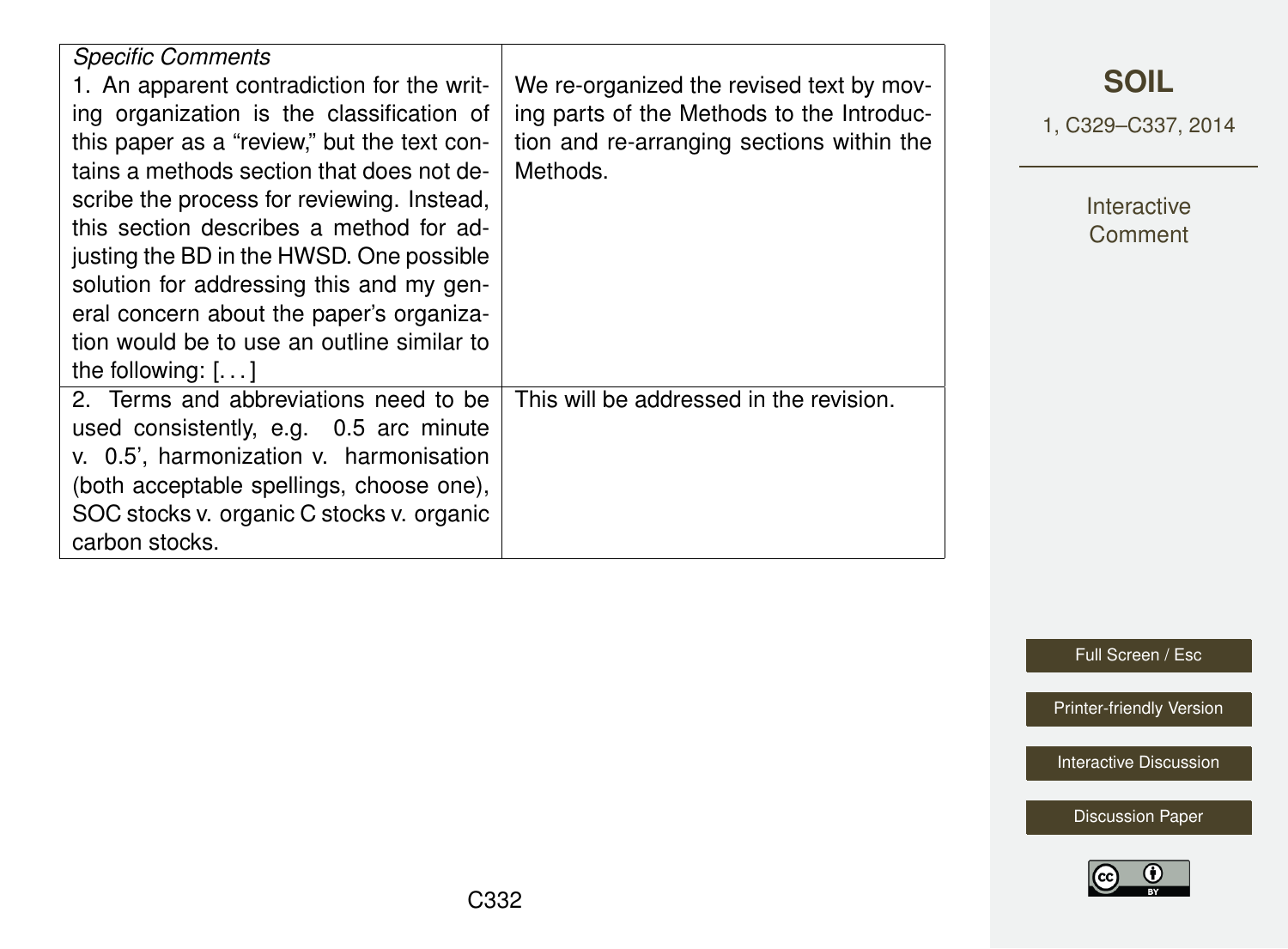| 3. P 326, L 3-6 - This needs elaborated       | We recast the introduction so that our in- |                                 |
|-----------------------------------------------|--------------------------------------------|---------------------------------|
| on. Specifically, what constitutes 'rele-     | tention becomes clearer.                   | <b>SOIL</b>                     |
| vant'?                                        |                                            | 1, C329-C337, 2014              |
| 4. P 332, L $8 -$ Is it really fair to say    | We concur that there are considerable      |                                 |
| that the SOC stock is not underestimated      | amounts of SOC in greater depths than      |                                 |
| with a reference soil depth of 100 cm?        | 1 m. We will phrase the text more exactly  | Interactive                     |
| There are several studies showing no-         | in the revised text in this section.       | Comment                         |
| table amounts of SOC below 1 m (e.g.          |                                            |                                 |
| Richter and Markewitz, 1995, among oth-       |                                            |                                 |
| ers). Both in this manuscript and the         |                                            |                                 |
| published literature the qualifier of "SOC    |                                            |                                 |
| stock in the upper 1 m" is often used,        |                                            |                                 |
| which is an important distinction for what    |                                            |                                 |
| is actually being estimated. Also, later      |                                            |                                 |
| in the manuscript estimations of SOC for      |                                            |                                 |
| depths below 1 m are discussed. The           |                                            |                                 |
| subsequent breakdown of soil depths by        |                                            |                                 |
| soil type is interesting, but I suspect there |                                            |                                 |
| is a disconnect between the definitions of    |                                            |                                 |
| sampling depth, soil depth, and the depth     |                                            |                                 |
| at which organic carbon can be found.         |                                            |                                 |
| Consideration of these issues should be       |                                            | Full Screen / Esc               |
| part of this discussion.                      |                                            |                                 |
|                                               |                                            | <b>Printer-friendly Version</b> |

[Interactive Discussion](http://www.soil-discuss.net/1/327/2014/soild-1-327-2014-discussion.html)

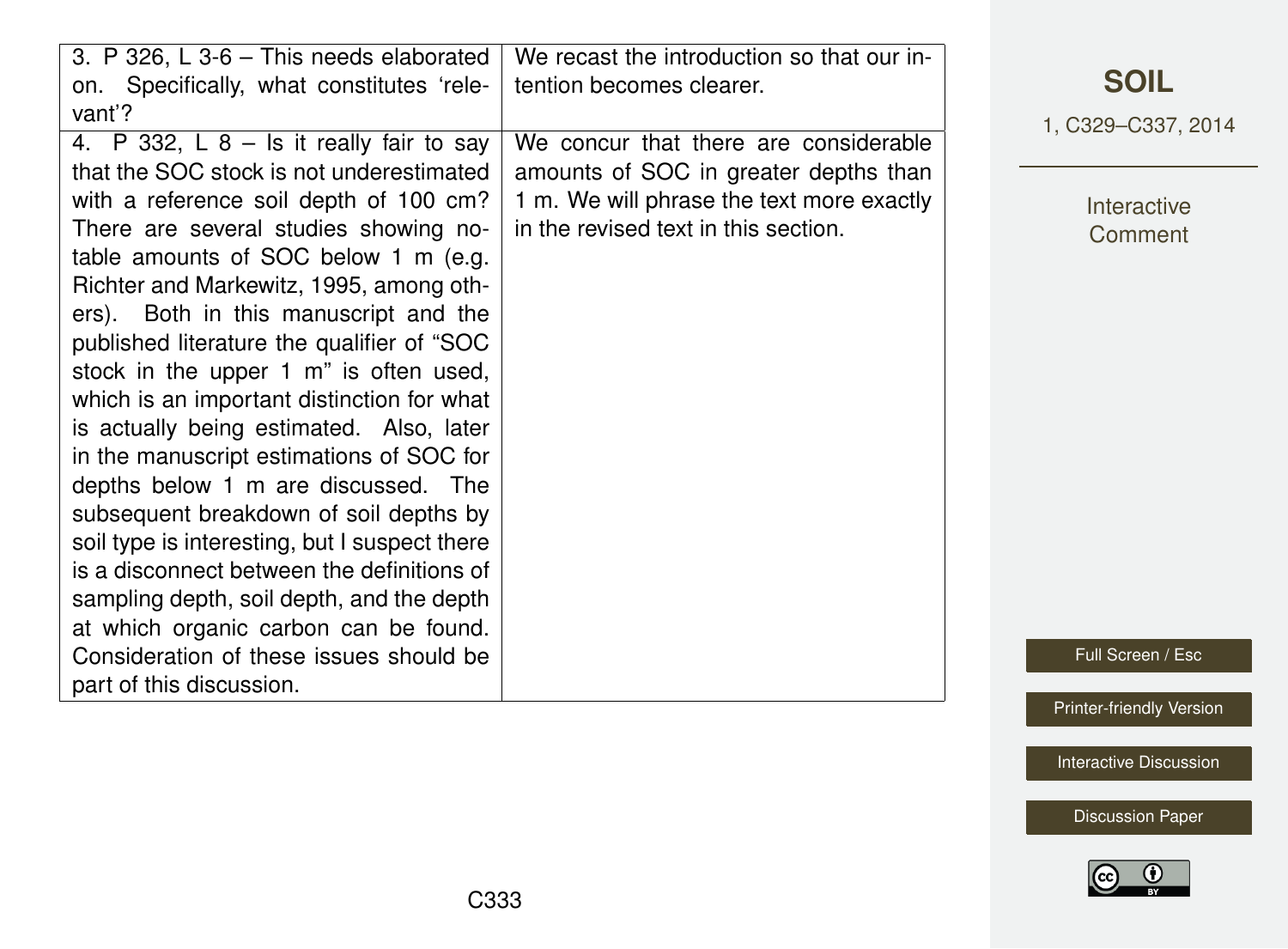| 5. P 332, L 19-22 - These sentences ap-<br>pear contradictory. If WISE and HWSD<br>give the same soil depth for 80% of the<br>area and WISE gives less soil depth for<br>the remaining 19%, how does it work out<br>that in total WISE gives greater depth?  | One of the analyses was based on the<br>WISE gridded data set which uses a max-<br>imum reference depth of 1 m. We will re-<br>move the discussion of differences in soil<br>depth between the databases in the re-<br>vised text as it goes beyond the scope of<br>the paper. |
|--------------------------------------------------------------------------------------------------------------------------------------------------------------------------------------------------------------------------------------------------------------|--------------------------------------------------------------------------------------------------------------------------------------------------------------------------------------------------------------------------------------------------------------------------------|
| 6. P 333, L 4-6 - Provide the original<br>HWSD 1.1 Pg C calculation as a base-<br>line.                                                                                                                                                                      | We have added a new Table 2 in the re-<br>vised text.                                                                                                                                                                                                                          |
| 7. P 333, L 16 - Should "mean" be in-<br>serted before "BD"?                                                                                                                                                                                                 | It's the "best estimate" provided by Page<br>et al., this will be clarified in the revised<br>text.                                                                                                                                                                            |
| 8. P 333, L 24-27 - The difference be-<br>tween 2476 Pg and 1062 Pg (1414 Pg or<br>more than 50%) does not sound "small,"<br>but the intended comparison is probably<br>with the 1061 Pg of the modified HWSD<br>1.1 calculation. Please clarify.            | Correct. This will be clarified in the revi-<br>sion.                                                                                                                                                                                                                          |
| 9. The comparisons of numbers are of-<br>ten difficult to follow. Better organization<br>could help this, but the text at times needs<br>to be more clear about to which number<br>a new calculation is being compared. Ta-<br>bles may be helpful for this. | This will be addressed by the reorganiza-<br>tion of the text.                                                                                                                                                                                                                 |

**[SOIL](http://www.soil-discuss.net)**

1, C329–C337, 2014

Interactive **Comment** 

Full Screen / Esc

[Printer-friendly Version](http://www.soil-discuss.net/1/C329/2014/soild-1-C329-2014-print.pdf)

[Interactive Discussion](http://www.soil-discuss.net/1/327/2014/soild-1-327-2014-discussion.html)

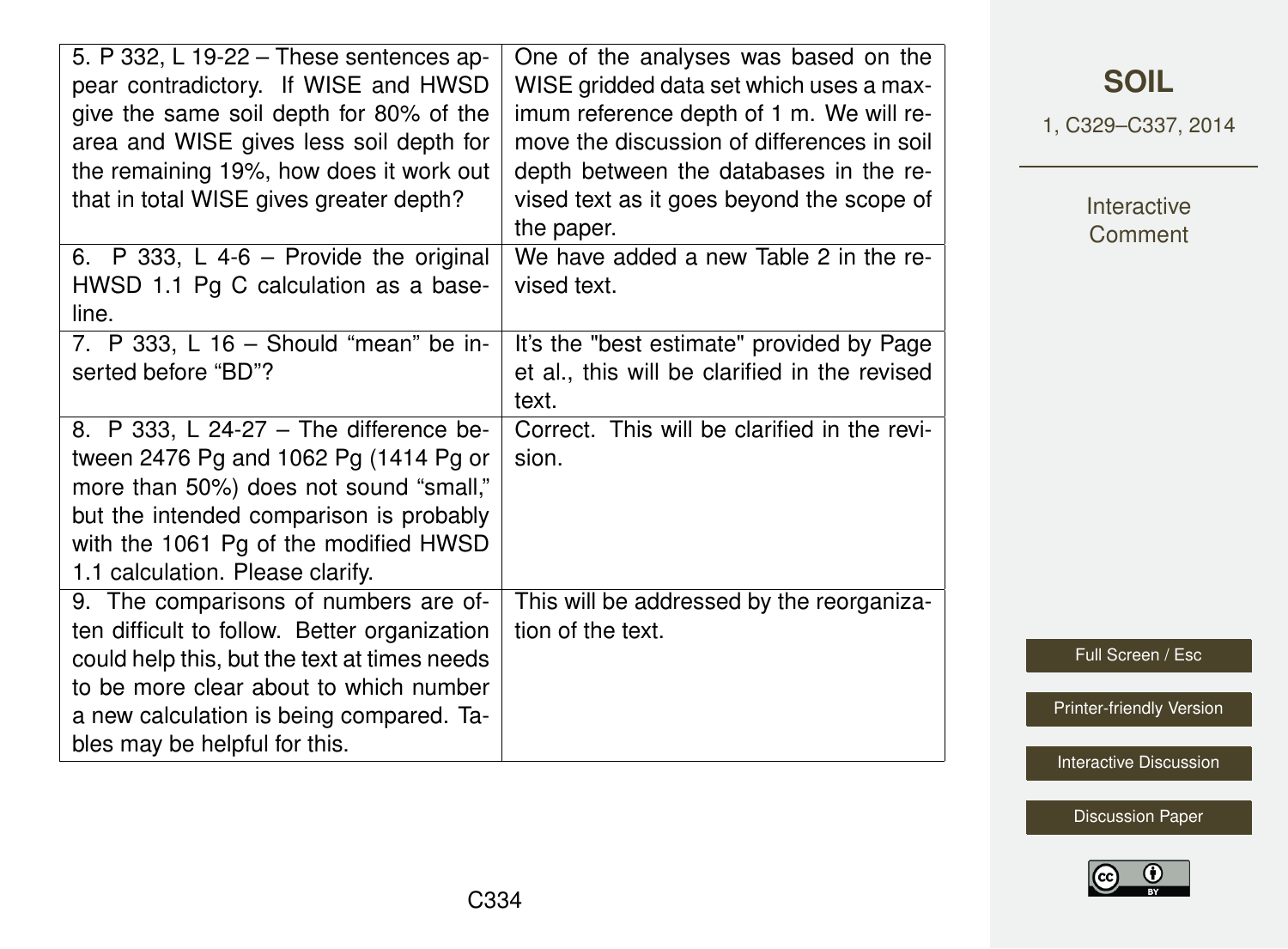| 10. P 336, L 18-20 describes the impor-<br>tance of the spatial mapping's quality for<br>frozen high-latitude soils, but only the at-<br>tribute accuracy is identified as important<br>for the global carbon mass. The area of<br>an applied attribute is a major multiplier<br>in any calculation of total mass. Some<br>balance is needed to communicate that<br>both spatial and attribute accuracy is im-<br>portant, but different aspects are more of<br>a problem for the current mapping of SOC<br>in certain land use types. | We agree. We will revise the text in this<br>section and the introduction to emphasize<br>this point.                        |
|----------------------------------------------------------------------------------------------------------------------------------------------------------------------------------------------------------------------------------------------------------------------------------------------------------------------------------------------------------------------------------------------------------------------------------------------------------------------------------------------------------------------------------------|------------------------------------------------------------------------------------------------------------------------------|
| 11. P 337, L 1-2 – It appears that the<br>CAMP map is not identifying a separate<br>region, but a unique delineation encom-<br>passing many of the same areas as the<br>others. If that is the case, then "a third<br>permafrost region" should be changed to<br>"a third permafrost extent."<br>12. P 339, L 19 $-$ Is this calculation re-<br>ally based on an "intersection" of the two<br>databases or the 'union' of the two? An<br>intersection would be a conservative es-                                                      | Correct.<br>Here (and in line 23) it is an intersection,<br>i.e. the area of the HWSD that is also<br>classified as wetland. |
| timate, but a union seems likely to be<br>closer to reality.                                                                                                                                                                                                                                                                                                                                                                                                                                                                           |                                                                                                                              |

1, C329–C337, 2014

Interactive **Comment** 

Full Screen / Esc

[Printer-friendly Version](http://www.soil-discuss.net/1/C329/2014/soild-1-C329-2014-print.pdf)

[Interactive Discussion](http://www.soil-discuss.net/1/327/2014/soild-1-327-2014-discussion.html)

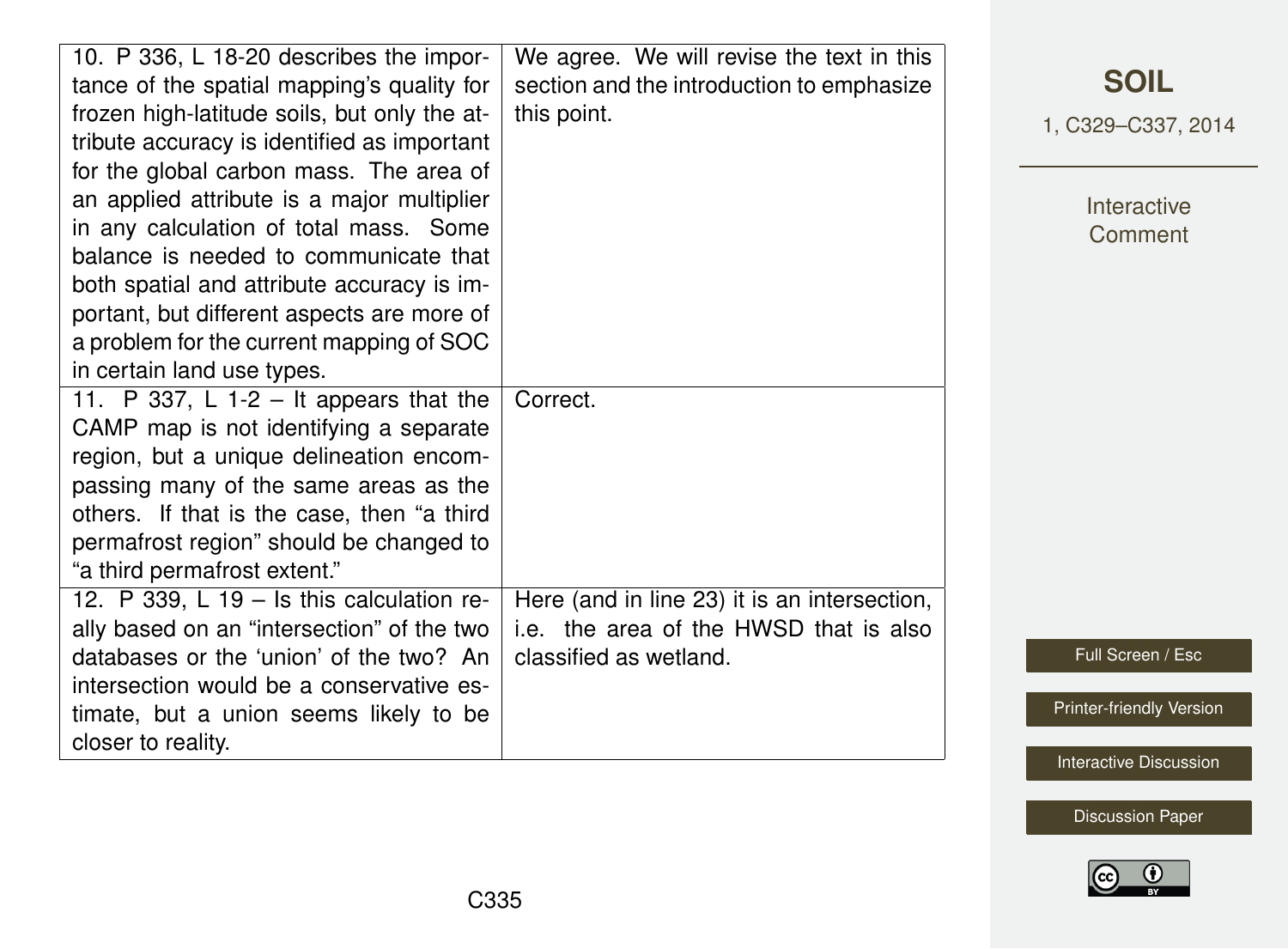| 13. P 341, L $5 -$ It would be interesting<br>to have the Pg SOC estimation based on<br>the 3.3 $\text{Mm}^2$ area for comparison with the<br>Pg SOC based on the 10 Mm <sup>2</sup> area.                                                                                                     | We added the information (113 Pg) to the<br>revised text                                                                                                                                                                                                                       |
|------------------------------------------------------------------------------------------------------------------------------------------------------------------------------------------------------------------------------------------------------------------------------------------------|--------------------------------------------------------------------------------------------------------------------------------------------------------------------------------------------------------------------------------------------------------------------------------|
| 14. P 341, L 20-22 - Which source are<br>these numbers from?                                                                                                                                                                                                                                   | We calculated them from the overlay of<br>the union of GLWD/GLCC wetland types<br>over the modified HWSD-SOC map.                                                                                                                                                              |
| 15. P 342, L 13 - Is this total C or organic<br>C <sub>2</sub>                                                                                                                                                                                                                                 | The reference to SOC is clarified in the<br>revised text.                                                                                                                                                                                                                      |
| 16. P 344, L 11-14 - There are many<br>possible references that explore this point<br>specifically; a few of the more recent ones<br>should be cited here.                                                                                                                                     | More references have been added to the<br>revised text                                                                                                                                                                                                                         |
| 17. P 345, L 10-12 - This statement is<br>not really true for this manuscript, espe-<br>cially considering the focus was on wet-<br>land and permafrost areas. The data was<br>broken down by wetland type and by lat-<br>itude ranges, but not by land-use/land-<br>cover classes in general. | We did not want to claim to cover all LULC<br>classes. We rephrased the sentence in<br>the revised text.                                                                                                                                                                       |
| 18. P 345, L 20-27 - These last sen-<br>tences seem to extend beyond the scope<br>of this manuscript.                                                                                                                                                                                          | The position of the sentence "The strong<br>effect of BD " is indeed interrupting the<br>train of thought and obscured our intent<br>to describe the need for better data in<br>C-cycle models. In the revised text we<br>moved the sentence to the start of the<br>paragraph. |

**[SOIL](http://www.soil-discuss.net)**

1, C329–C337, 2014

Interactive **Comment** 

Full Screen / Esc

[Printer-friendly Version](http://www.soil-discuss.net/1/C329/2014/soild-1-C329-2014-print.pdf)

[Interactive Discussion](http://www.soil-discuss.net/1/327/2014/soild-1-327-2014-discussion.html)